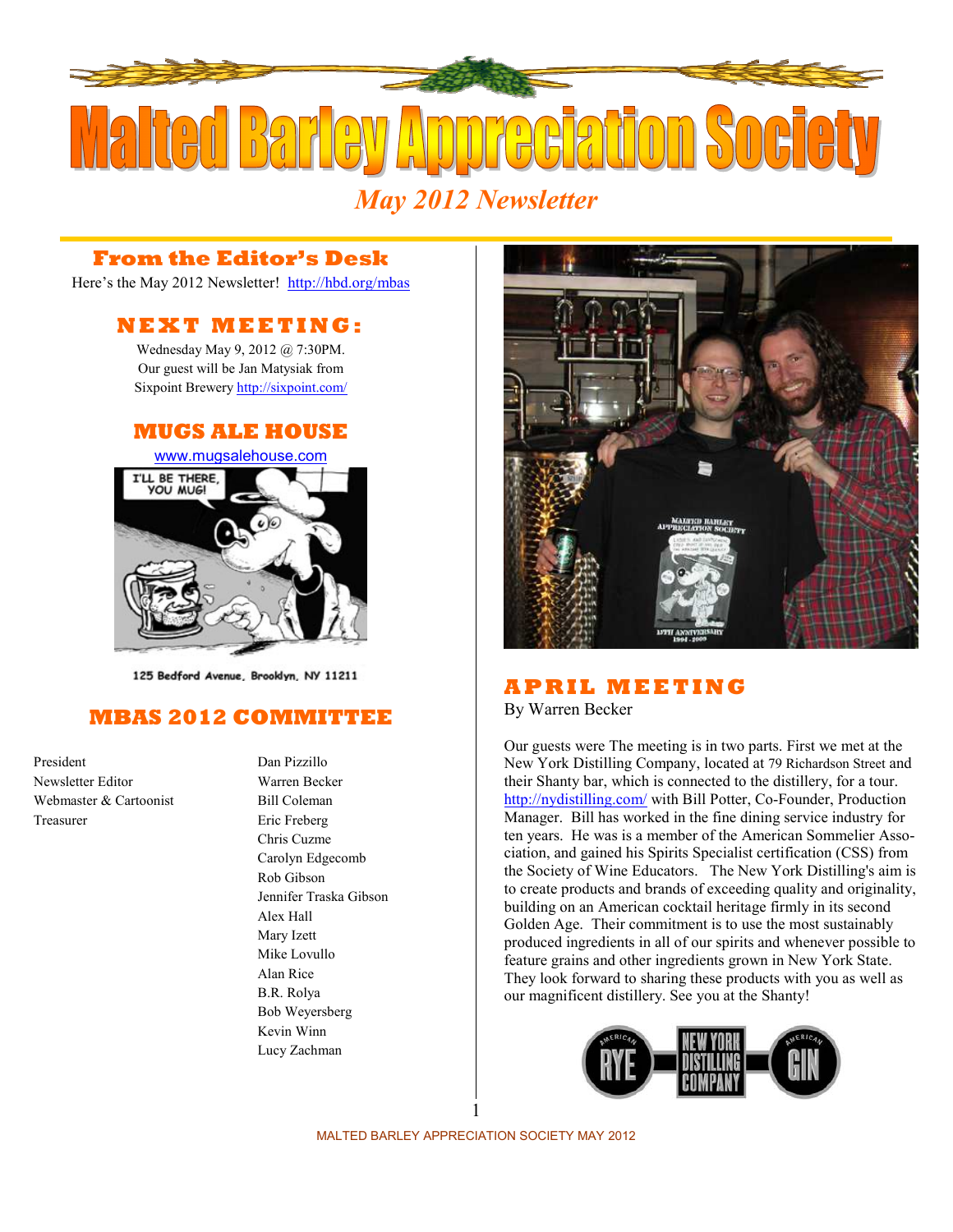







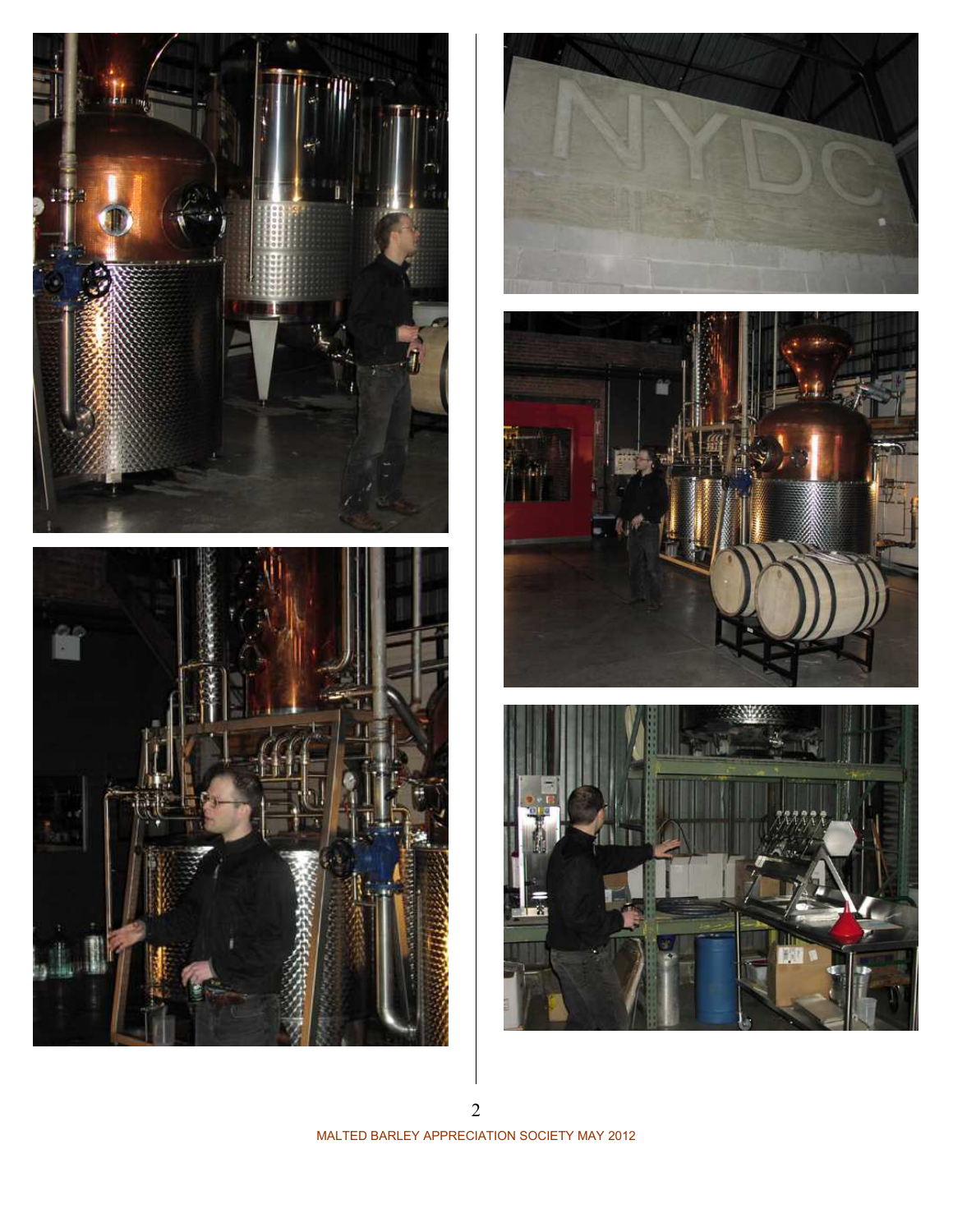



We headed back to Mugs Ale House, for our usual meeting. Our guests were Evan Klein and Craig Frymark from Barrier Brewing, located in Oceanside, NY, not far from JFK Airport, at the East Rockaway LIRR stop. [http://barrierbrewing.com/Site/HOME.htm](http://barrierbrewing.com/Site/HOME.html)l Established in 2009, Barrier is a one-batch brewery, yielding two kegs for each batch. They don't have any specific seasonal or 'flagship' beers, and their lineup changes weekly amongst the 36 beers in their portfolio.

[http://www.barrierbrewing.com/Site/BREWERY.htm](http://www.barrierbrewing.com/Site/BREWERY.html)l



They shared several "new release" beers with the MBAS. Undertow Heffeweiss, at 5.6% ABV, made with 70% German Rauch Malt. They have wine, whiskey, and bourbon barrels on hand to add to the wood-aged characteristics. Next was the 8.8% ABV Red Button Imperial Red, made with Columbus, Cascade & Centennial Hops. A "small" Unimperial IPA at 4% followed. Barrier is a triple batch brewery, with 2 vessels, soon to expand to 4. They mash & lauter into 2 vessels for 90 minutes, then transfer each beer batch for fermentation. Barrier does 10-12 beers now on their DME Canadian-made System, with 7 batches produced over 7 days, quite ambitious small batch brewing! 5 barrel batches producing tasty treats to over 50 "self-distributed" accounts, throughout Brooklyn & Manhattan.